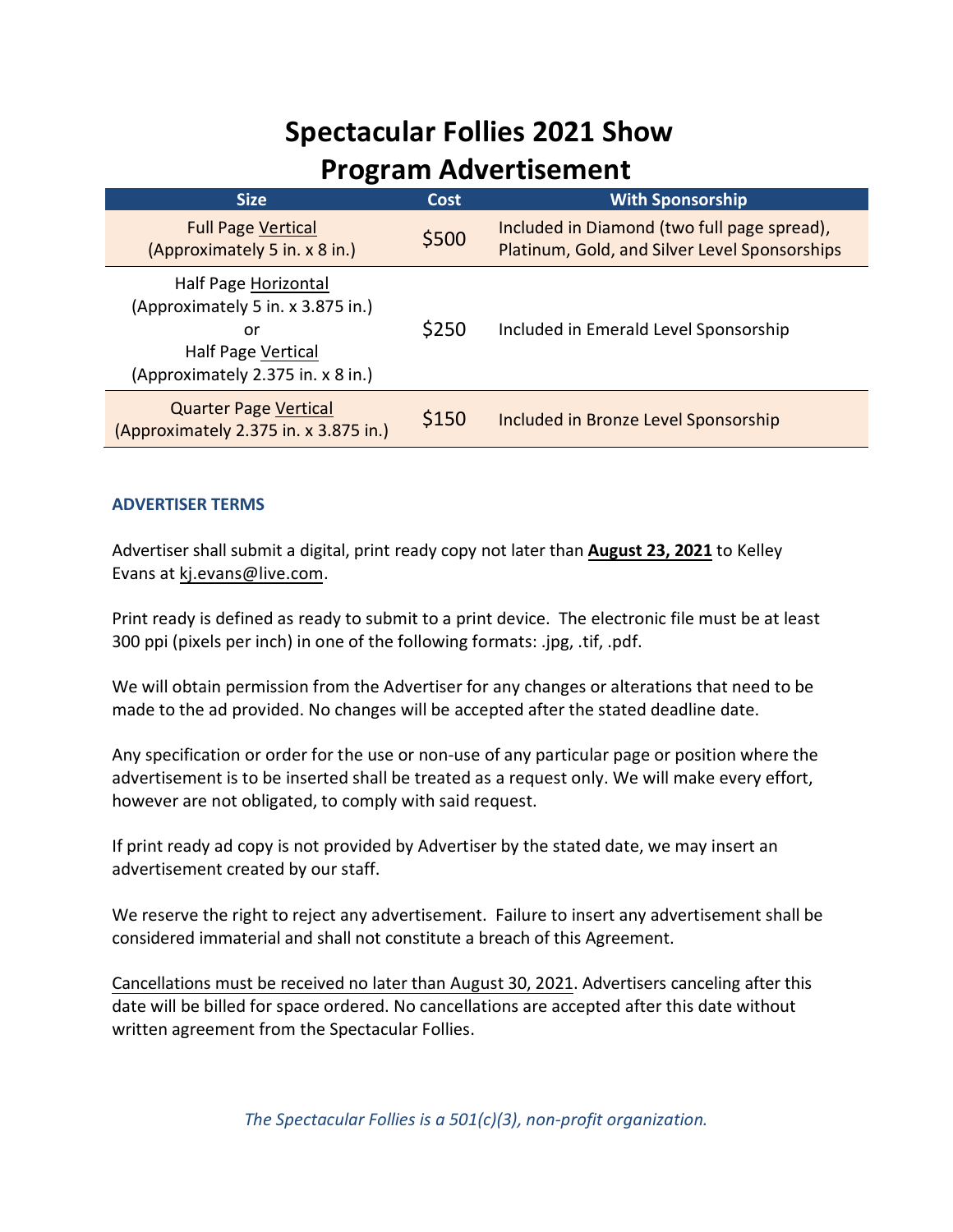# 2021 ADVERTISEMENT **CONTRACT**



Performances: September 16-19, 2021

Eisemann Center for the Performing Arts, Richardson, Texas

**ADVERTISER NAME** (exactly as it should appear in promotional materials):

| <b>Contact Name</b><br><u> 1989 - Johann John Stoff, deutscher Stoff und der Stoff und der Stoff und der Stoff und der Stoff und der Stoff</u> |       | Job Title ___________________ |
|------------------------------------------------------------------------------------------------------------------------------------------------|-------|-------------------------------|
| Full Address                                                                                                                                   |       |                               |
| Phone                                                                                                                                          | Email |                               |
| Contact Name (for ad follow up, if different) ___________________________________                                                              |       |                               |

\_\_\_\_\_\_\_\_\_\_\_\_\_\_\_\_\_\_\_\_\_\_\_\_\_\_\_\_\_\_\_\_\_\_\_\_\_\_\_\_\_\_\_\_\_\_\_\_\_\_\_\_\_\_\_\_\_\_\_\_\_\_\_\_\_\_\_\_\_\_\_\_\_\_\_\_\_\_\_\_\_\_\_\_\_

#### **2021 ADVERTISEMENT ELECTION**

| Level               | Cost  |                         |
|---------------------|-------|-------------------------|
| Full Page           | \$500 |                         |
| Half Page           | \$250 | Horizontal or Vertical? |
| <b>Quarter Page</b> | \$150 |                         |

#### **PAYMENT INFORMATION**

*Please make checks payable to the Spectacular Follies*

*Payment in full due on contract before August 23, 2021.*

| Card Number:                                     | Date:                           |
|--------------------------------------------------|---------------------------------|
|                                                  | Amt Rec'd:<br>CC C Cash C Check |
| Security Code:<br><b>Expiration Date</b> MO / YR | Check#:<br>ID:                  |

I authorize the Spectacular Follies to charge the payment fee (as indicated on the form) to my credit card.

Signature\_\_\_\_\_\_\_\_\_\_\_\_\_\_\_\_\_\_\_\_\_\_\_\_\_\_\_\_\_\_\_\_\_\_\_\_\_\_\_\_\_\_\_\_\_\_\_\_\_\_\_\_\_\_\_\_\_\_\_\_\_\_\_ Date: \_\_\_\_\_\_\_\_\_\_\_\_\_\_\_\_\_\_\_\_\_\_\_\_\_\_

**AGREEMENT**: The undersigned hereby authorizes the Spectacular Follies Board to reserve advertising for use by this company for the Spectacular Follies promotion and performance program. The undersigned acknowledges receipt of and agrees to abide by this Advertisement Contract.

| <b>Advertiser Signature:</b> | Date: |  |
|------------------------------|-------|--|
|                              |       |  |

Spectacular Follies Representative: \_\_\_\_\_\_\_\_\_\_\_\_\_\_\_\_\_\_\_\_\_\_\_\_\_\_\_\_\_\_\_\_\_\_\_\_\_\_\_ *Send contract and payment to: Liz Thomas, 1229 Eastwick Circle, Murphy, TX 75094*